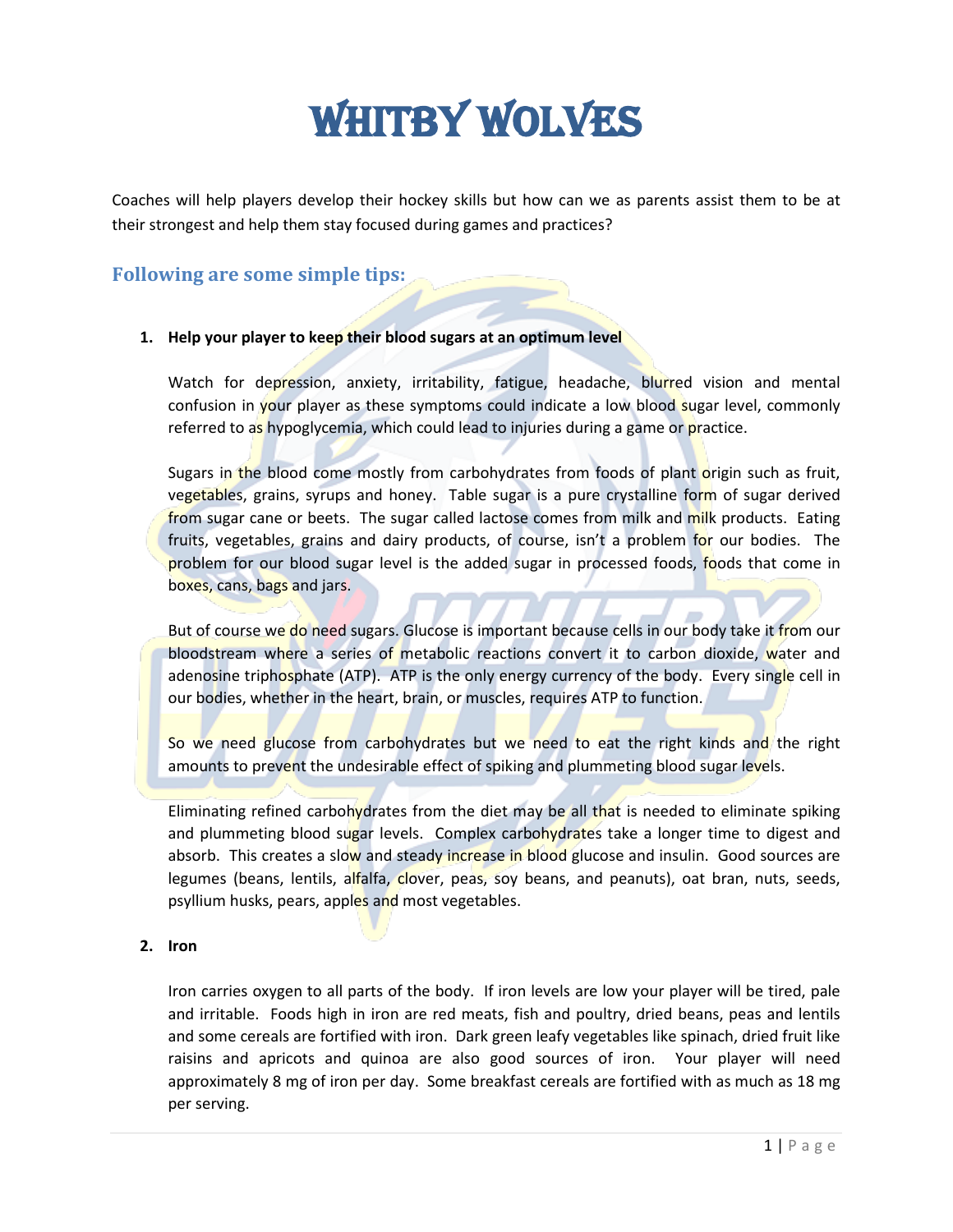# **High Iron Foods**

### **Vegetables**



- · Spinach
- Beet greens
- Dandelion greens
- Sweet potatoes
- Peas
- · Broccoli
- String beans
- Collards
- · Kale
- Chard

### **Fruits**

• Prunes

• Watermelon

• Dried apricots

· Dried peaches

• Strawberries

· Prune juice

• Raisins

• Dates

 $\bullet$  Figs







- White bread (enriched)
- · Whole wheat bread
- · Enriched macaroni
- 
- 
- 
- 
- 

### **Meat**



- Liver
- Liverwurst
- Beef
- $\bullet$  Lamb
- $-$  Ham
- Turkey
- Chicken
- · Veal
- $\bullet$  Pork
- Dried beef
- Tongue
- $\bullet$  Heart
- Kidney
- Brains

#### **Sea Food**



- Shrimp
- · Dried cod
- · Mackerel
- Sardines
- Oysters
- · Haddock
- Clams
- · Scallops
- $•$  Tuna

## **Other Foods**



- · Eggs (Any Style)
- 
- Dried beans
- Instant breakfast
- 
- Maple syrup
- Lentils
- Molasses
- Corn meal · Oat cereal
- 
- 
- 

- - Wheat products
	- Bran cereals
	- Cream of Wheat

#### • Rye bread

- · Enriched rice
- - - -
		- Dried peas
		-
		-
		- Corn syrup
		-
		-
		-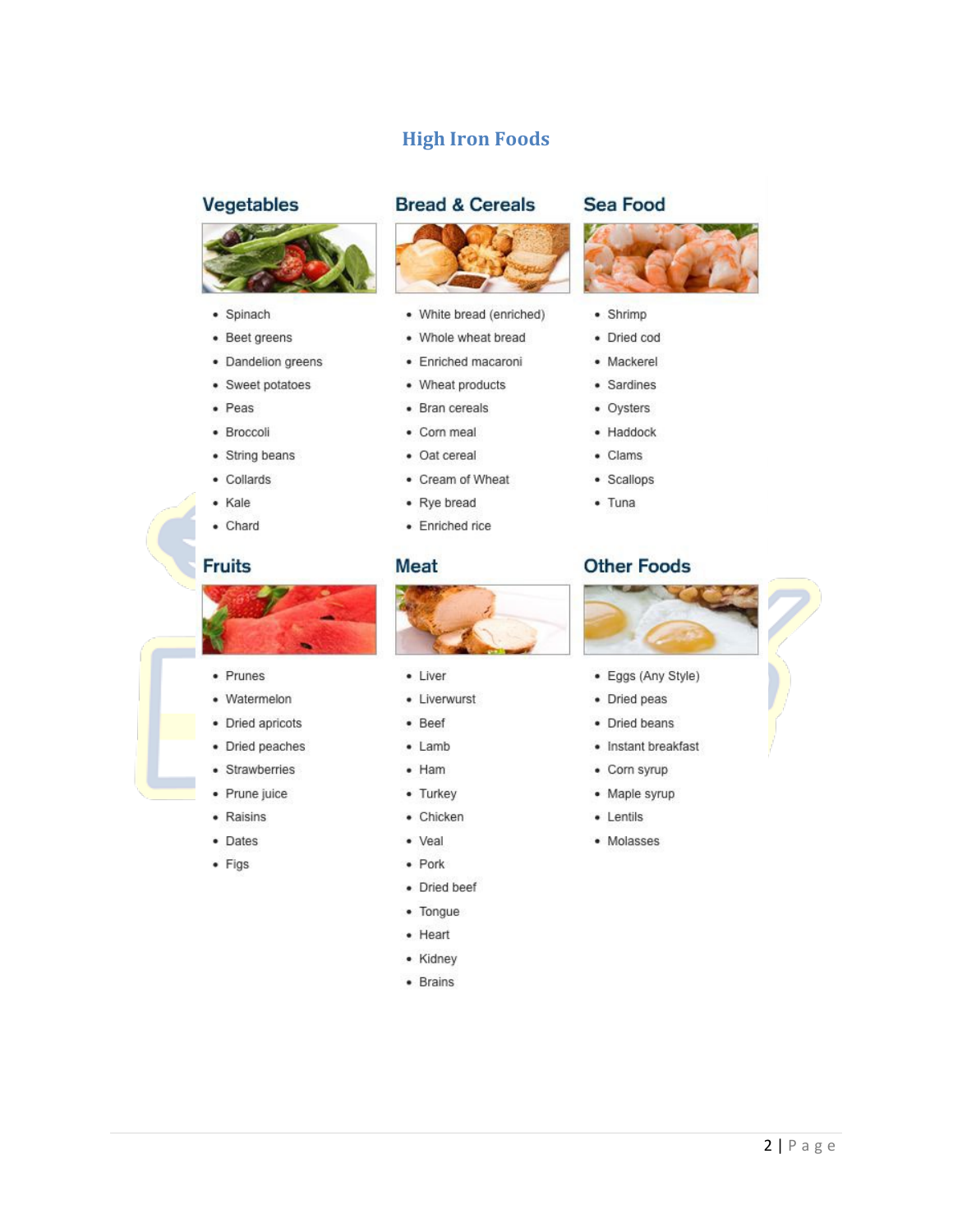#### **3. Hydration**

Water is the best! Occasionally sparkling mineral water with natural flavouring can be substituted to quench thirst. Body temperature has the ability to rise one degree F. every 15 minutes during high intensity exercise. Under-hydration can lead to heat stroke. Avoid fruit juices and sodas which will spike blood sugars and actually cause dehydration.

#### **4. Fat**

Fats provide the most energy. Omega 3 fats include alpha-linolenic acid (ALA), docosahexaenoic acid (DHA) and eicosapentaenoic acid (EPA) and all three are important. Cold water fish such as mackerel, salmon trout and tuna are high in EPA and DHA. Soybeans, wheat germ, flax seeds, chia seeds and nuts have good amounts of ALA. Omega 3's reduce inflammation and improve the ability of muscle cells to take up glucose. 1-2 tsp. daily of fish oil and 2 tbsp. of medium chain triglycerides like coconut oil are beneficial. Not only is the body undergoing a growth spurt but so is the brain which is not fully developed until 23-25 years of age. Fats are an important component of brain cells.

#### **5. Vitamin D**

Vitamin D is important for strong bones and strengthening of the immune system. It has a role in muscle function, helps to make heart, lungs and airways healthy, and it assists our brains to develop.

Vitamin D is created when sun light hits our skin. Although we must be careful not to get too much sun light, not getting enough can lead to disease.

We only need 5-15 minutes of sunshine, two to three times per week. Wearing shorts and a tshirt on clean skin between the months of April and October is enough.

During the winter months we cannot make vitamin D from sun exposure. Very few foods contain vitamin D. We can get enough from one teaspoon of cod liver oil, cold water fish, sundried shiitake mushrooms and fortified milk.

A couple of other tips: should your player's helmet rub on the forehead and cause acne, essential lavender oil can be applied after washing the area with warm water and soap. The lavender will prevent bacteria from growing; yoga is excellent for core strengthening and flexibility and will contribute to your daughter's strength and agility.